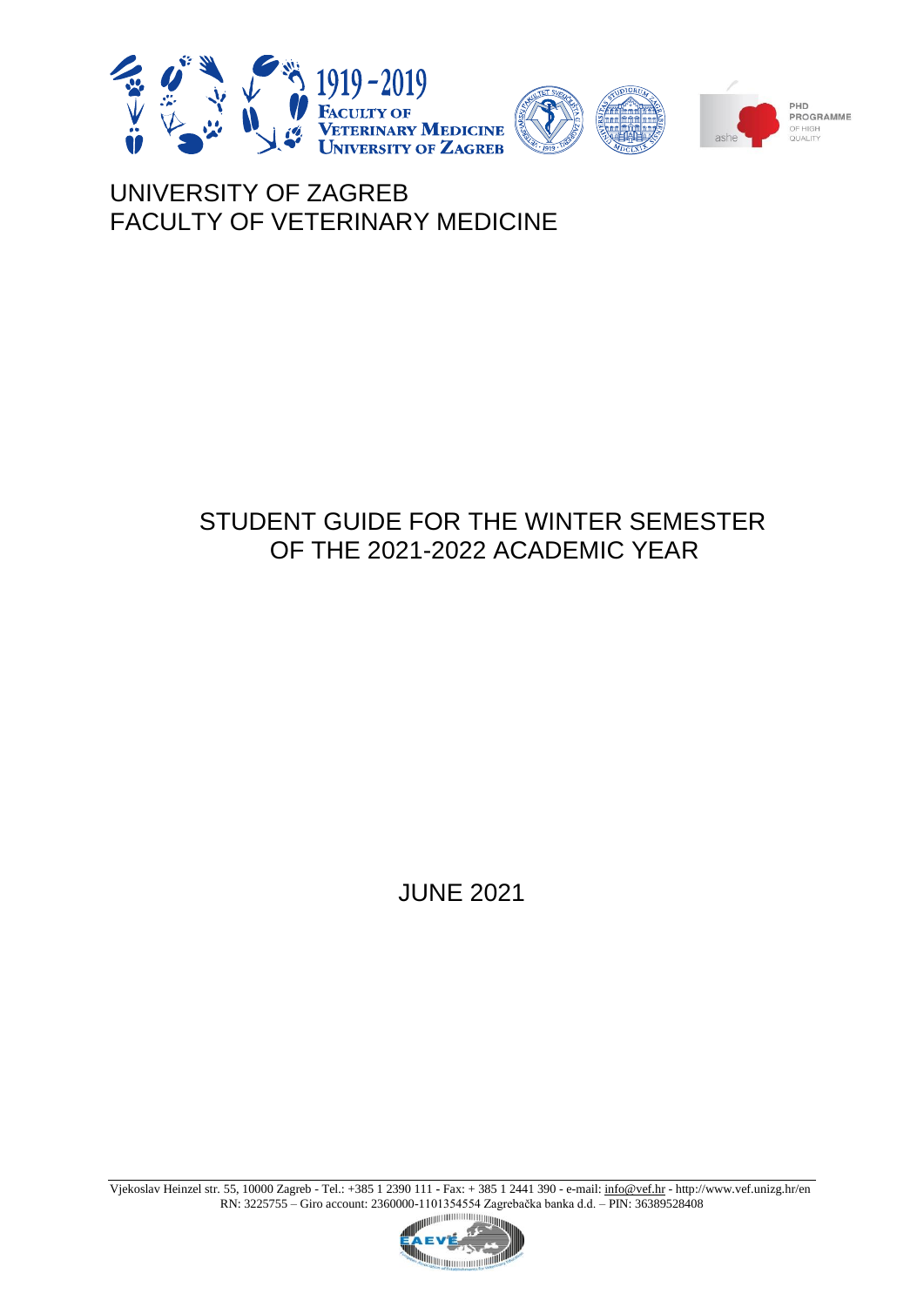

## **INFORMATION ON 2021-2022 ACADEMIC YEAR WINTER SEMESTER APPLICATIONS**

Application general conditions:

- 1. The student must get the semester of the 2020-2021 academic year approved.
- 2. Books must be returned to the Faculty of Veterinary Medicine of the University of Zagreb.
- 3. A systematic medical examination must be undergone in order to enrol in the second year of study.
- 4. Enrolment for students in the higher semester from 30 August until 23 September 2021.

**(Note: When submitting the above mentioned documents to the Student Affairs Office, the signatures in the Grade Book must be collected for all courses that the student has registered in for the summer semester of 2020-2021 academic year.**

# **TERMS AND CONDITIONS FOR APPLICATION FOR THE 2021-2022 ACADEMIC YEAR**

Students in the second semester of study of the 2020-2021 academic year who are studying under the Integrated Undergraduate and Graduate Study of Veterinary Medicine in English and who have attended classes in the second semester of the 2020-2021 academic year may enrol in the third semester of study if they have obtained a minimum of **45 ECTS credits**. The workload remaining from the first year of study must be completed by the student's enrolment into the winter semester of the 2022-2023 academic year at the latest.

The requirement for registration into the fourth semester 2021-2022 academic year is to get the third semester of the 2021-2022 academic year officially approved in the student gradebook by the Student Office.

Students who have attended classes in the fourth semester of the 2020-2021 academic year of the Integrated Undergraduate and Graduate Study of Veterinary Medicine in English may enroll in the fifth semester of study if they have completed all the courses enrolled in  $1<sup>st</sup>$  study year, and obtained a minimum of **45 ECTS credits** out of courses enrolled in the 2nd study year.

The workload remaining from the 2nd study year of study must be completed by the student's enrollment into the winter semester of the 2022-2023 academic year at the latest.

The requirement for registration into the sixth semester 2021-2022 academic year is to get the fifth semester of the 2021-2022 academic year officially approved in the student gradebook by the Student Office.

Students in the sixth semester of study of the 2020-2021 academic year who are studying under the Integrated Undergraduate and Graduate Study of Veterinary Medicine in English and who have attended classes in the sixth semester of the 2020-2021 academic year may enrol in the seventh semester of study if they have completed all the courses enrolled in 2<sup>nd</sup> study year, and obtained a minimum of **45 ECTS credits** out of courses enrolled in the 3rd

Vjekoslav Heinzel str. 55, 10000 Zagreb - Tel.: +385 1 2390 111 **-** Fax: + 385 1 2441 390 - e-mail[: info@vef.hr](mailto:info@vef.hr) - http://www.vef.unizg.hr/en RN: 3225755 – Giro account: 2360000-1101354554 Zagrebačka banka d.d. – PIN: 36389528408

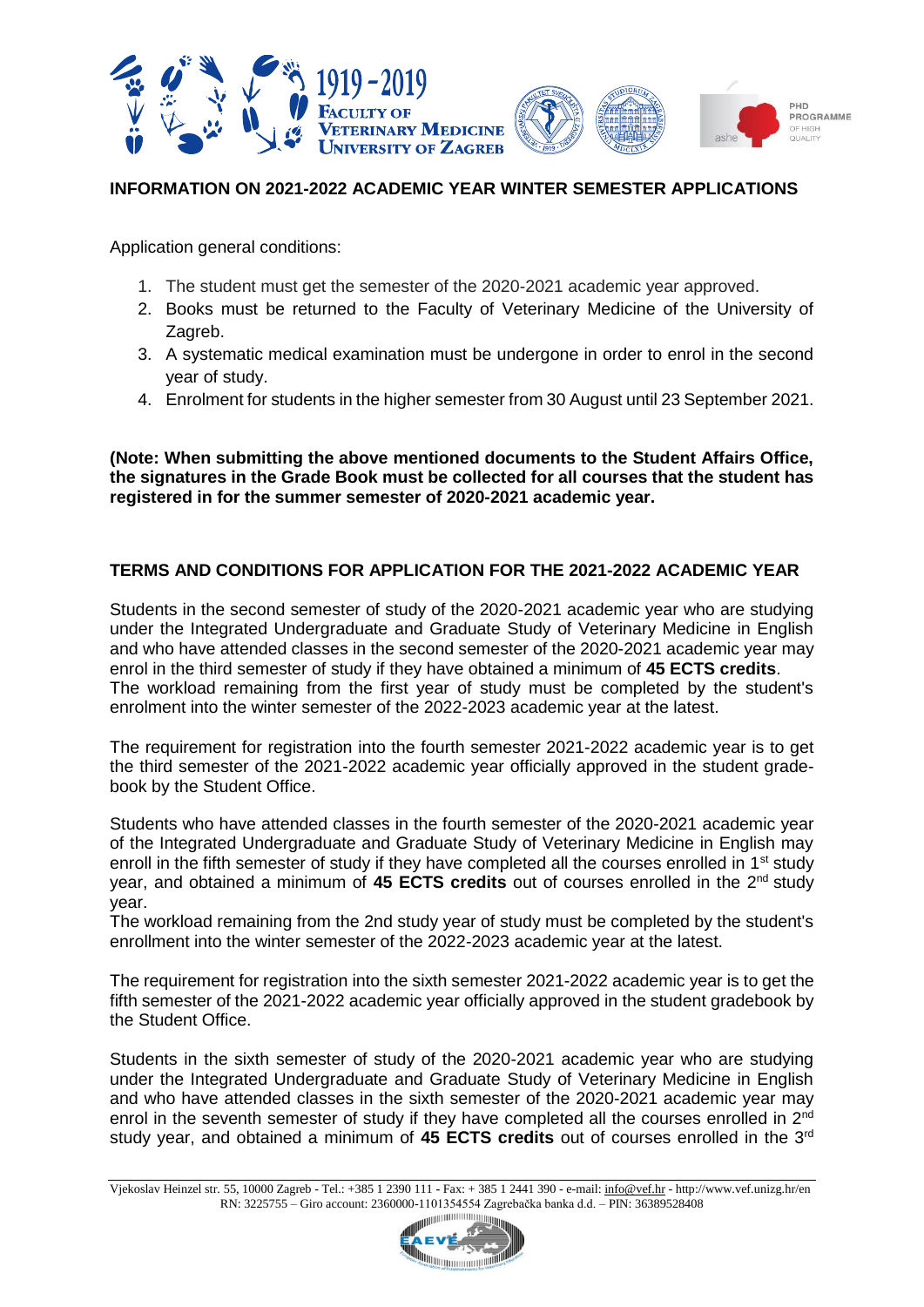

study year. The workload remaining from the third year of study must be completed by the student's enrolment into the winter semester of the 2022-2023 academic year at the latest.

The requirement for registration into the eight semester 2021-2022 academic year is to get the seventh semester of the 2021-2022 academic year officially approved in the student gradebook by the Student Office.

Students in the eight semester of study of the 2021-2022 academic year who are studying under the Integrated Undergraduate and Graduate Study of Veterinary Medicine in English and who have attended classes in the eight semester of the 2020-2021 academic year may enrol in the ninth semester of study if they have completed all the courses enrolled in  $3<sup>rd</sup>$  study year, and obtained a minimum of **44 ECTS credits** out of courses enrolled in the 4th study year. The workload remaining from the third year of study must be completed by the student's enrolment into the winter semester of the 2022-2023 academic year at the latest.

The requirement for registration into the tenth semester 2021-2022 academic year is to get the ninth semester of the 2021-2022 academic year officially approved in the student gradebook by the Student Office.

Students in the tenth semester of study who are studying under the Integrated Undergraduate and Graduate Study of Veterinary Medicine in English and who have attended classes in the tenth semester of the 2020-2021 academic year may enrol in the eleventh semester of study if they have completed all the courses enrolled in 4th study year, **completed courses of Surgery, Orthopaedics and Ophthalmology 3, Obstetrics and Reproduction 2, Veterinary Epidemiology and obtained a minimum of 7 ECTS credits out of courses enrolled in the 5th study year (Field Service Clinic credits do not count).** In addition to the above enumerated conditions, the student must collect the signature of the Field Service Clinic Course leader in the Gradebook.

The workload remaining from the  $5<sup>th</sup>$  and 6th year of study must be completed by the student's Master Thesis defense.

The requirement for registration into the 12th semester 2021-2022 academic year is to get the 11<sup>th</sup> semester of the 2021-2022 academic year officially approved in the student gradebook by the Student Office and application to write the Master Thesis.

Students who have attended classes of the 2020-2021 academic year, but have not met the requirements for full enrolment in the higher semester of study (45 credits) may enrol only in the courses from obligatory list, as defined in the Registration Requirements documentation, corresponding to credits earned over the first year of study.

For example, 30 credits earned in the first year of study will allow you to enrol in courses of 30 credits for the second year of study. Enrolment in elective courses is not allowed.

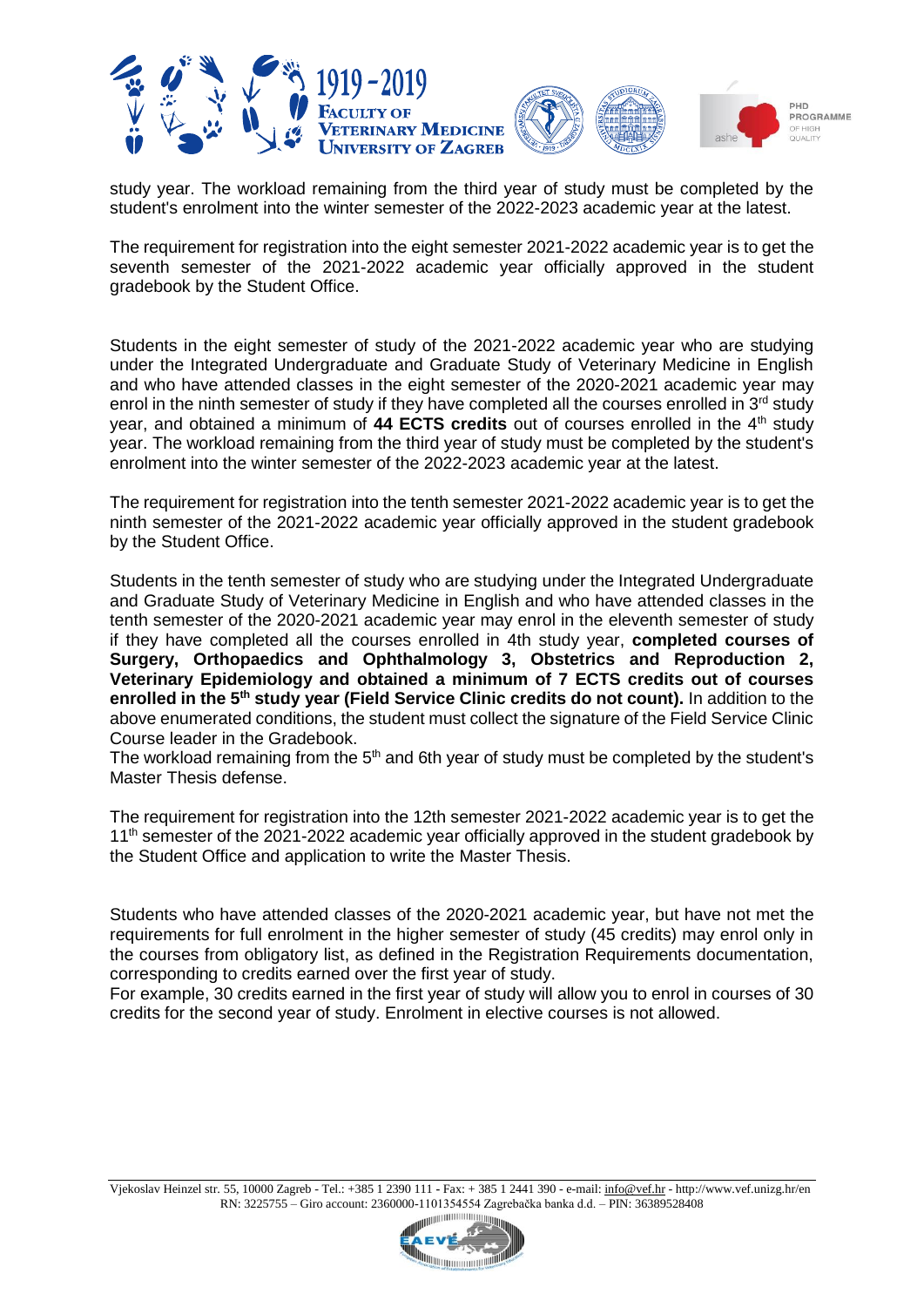

# **DOCUMENTATION FOR APPLICATION SUBMISSION:**

- 1. Grade Book (Indeks)
- 2. Enrolment list with the section for courses in the winter semester filled out
- 3. The student must get the semester of the 2020-2021 academic year approved.

Director of English Studies **Director of English Studies** Dean

Prof Juraj Grizelj **Prof Nenad Turk** 

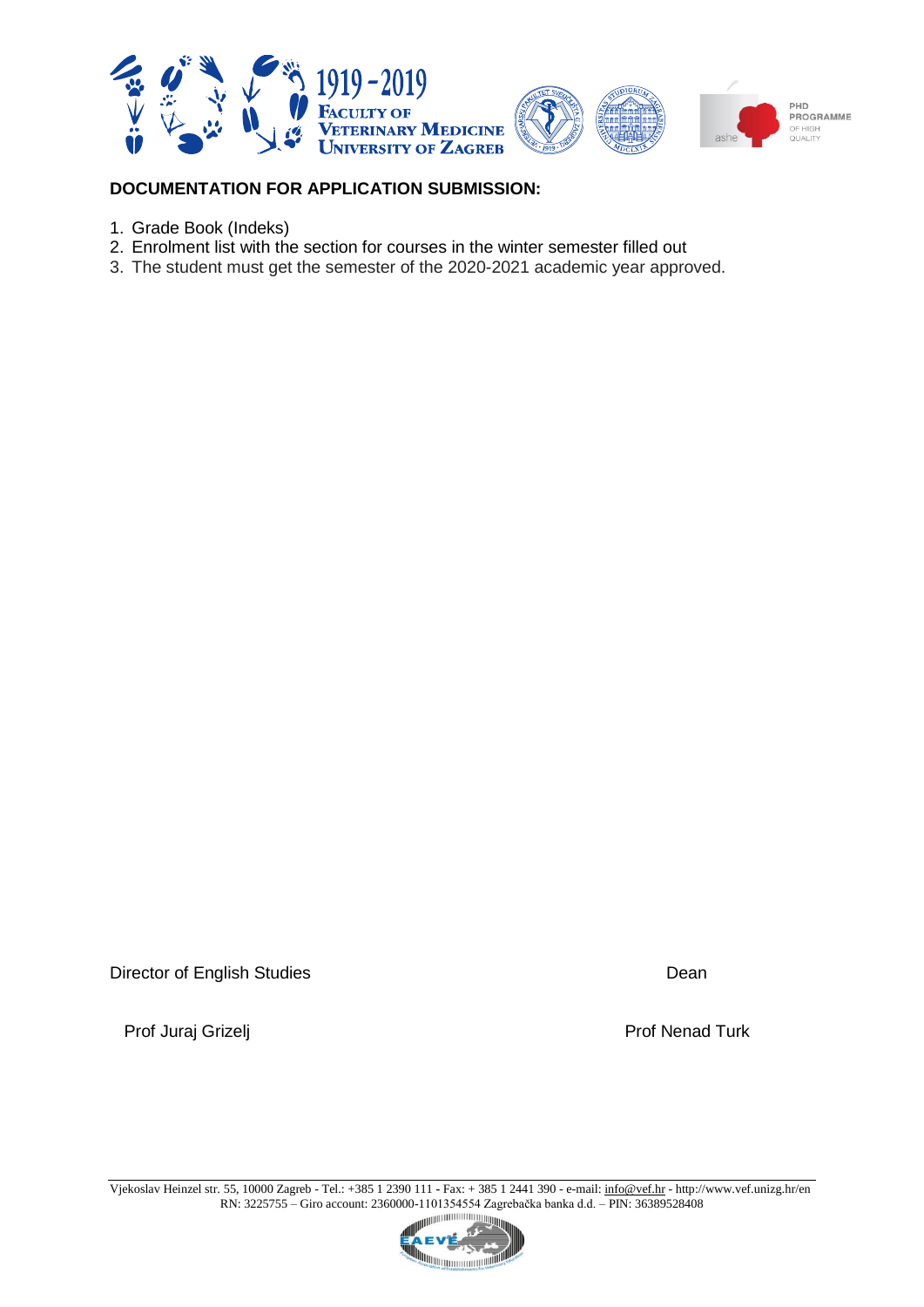

# **2021/2022 COURSE CATALOGUE – OBLIGATORY AND ELECTIVE COURSE LIST**

## *1 st year*

|                       |                                                |     | <b>COURSE DISTRIBUTION</b> |        |          |             |
|-----------------------|------------------------------------------------|-----|----------------------------|--------|----------|-------------|
|                       | Subject                                        |     |                            | P      | F        | <b>ECTS</b> |
|                       | 1 semester                                     |     |                            |        |          |             |
|                       | Physics and Biophysics                         | 16  | 0                          | 38     | $\Omega$ | 5           |
|                       | <b>Medical Chemistry</b>                       | 18  | 0                          | 36     | 0        | 5           |
|                       | Zoology                                        | 15  | 20                         | 30     | 10       | 5,5         |
|                       | Botany in Veterinary Medicine                  | 10  | 0                          | 10     | $\Omega$ | 1,5         |
|                       | Anatomy with Organogenesis of Domestic         | 18  | 0                          | 64     | $\Omega$ | 7,0         |
| Obligatory<br>Subject | Animals I                                      |     |                            |        |          |             |
|                       | <b>Basic Statistics in Veterinary Medicine</b> | 14  | 0                          | 16     | $\Omega$ | 2,5         |
|                       | Introduction to Veterinary                     | 2   | 6                          | 0      | 12       | 1,5         |
|                       | Environment, Animal Behaviour and Welfare      | 8   | 8                          | 24     | $\Omega$ | 3,0         |
|                       | <b>Physical Education</b>                      | 0   | 0                          | 30     | $\Omega$ |             |
|                       | Total hours of obligatory courses:             | 101 | 34                         | 218+30 | 22       | 32          |

| $2^{nd}$ year         |                                                                                             |             |                            |                |              |                |
|-----------------------|---------------------------------------------------------------------------------------------|-------------|----------------------------|----------------|--------------|----------------|
|                       |                                                                                             |             | <b>COURSE DISTRIBUTION</b> |                |              | <b>ECTS</b>    |
|                       | Subject                                                                                     |             | S                          | P              | F            |                |
|                       | 3 semester                                                                                  |             |                            |                |              |                |
|                       | Physiology of Domestic Animals I                                                            | 30          | 0                          | 50             | 0            | 6              |
|                       | Molecular Biology and Genomics in Veterinary<br>Medicine                                    | 5           | 10                         | 30             | 0            | 3,5            |
|                       | <b>Basic Animal Nutrition</b>                                                               | 15          | 0                          | 24             | 6            | 3,5            |
|                       | Introduction to English Veterinary Medical<br>Terminology II                                | $\mathbf 0$ | 10                         | 5              | $\Omega$     | 1,0            |
| Obligatory<br>Subject | Anatomy with Organogenesis of Domestic<br>Animals III                                       | 15          | 0                          | 63             | 0            | 5,5            |
|                       | Animal Breeding and Production                                                              | 20          | 8                          | 16             | $\Omega$     | 3,5            |
|                       | Hygiene and Housing of Animals                                                              | 16          | $\Omega$                   | 24             | $\Omega$     | 3,0            |
|                       | Veterinary Immunology                                                                       | 15          | $\Omega$                   | 15             | $\Omega$     | 2,5            |
|                       | <b>Physical Education</b>                                                                   | $\Omega$    | 0                          | 30             | $\Omega$     | $\mathbf{1}$   |
|                       | Total hours of obligatory courses:                                                          | 116         | 28                         | 227+30         | 6            | 29,5           |
|                       | <b>Reptile Morphology</b>                                                                   | 4           | 15                         | 11             | $\mathbf{0}$ | $\overline{2}$ |
| Elective              | <b>English for Academic purposes II</b>                                                     | 8           | 40                         | 12             | $\Omega$     | $\overline{4}$ |
| Subject               | <b>Comparative Anatomy of Skeletal System</b>                                               | 10          | $\Omega$                   | 20             | $\Omega$     | $\overline{2}$ |
| 2 ECTS                | <b>Structure and Function of Cell</b><br><b>Biology and Ecology of Predators</b><br>(MIN 2, |             | $\overline{7}$             | 8              | $\Omega$     | $\overline{2}$ |
|                       |                                                                                             |             | $\overline{4}$             | 18             | 0            | $\overline{2}$ |
| MAX 4)                | <b>Fundamentals of Agronomy</b><br>(3)                                                      | 12          | 11                         | $\overline{7}$ | $\Omega$     | 2,5            |
|                       | <b>Physiology of Amphibians and Reptiles</b>                                                | 10          | $\mathbf{0}$               | 5              | 0            | $\mathbf{1}$   |

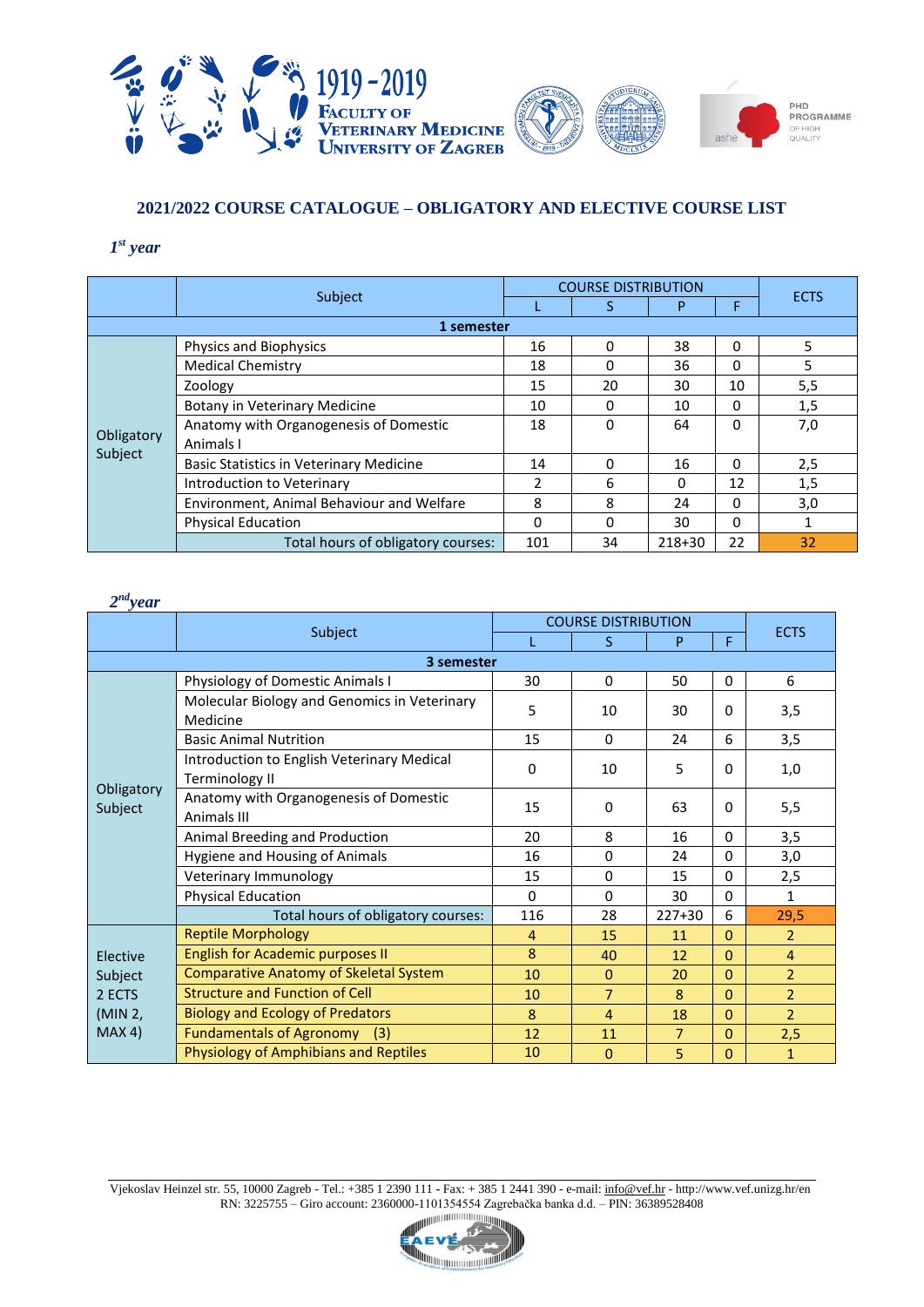





## *3 rd year*

|                       |                                     | <b>COURSE DISTRIBUTION</b> |    |     |   |             |
|-----------------------|-------------------------------------|----------------------------|----|-----|---|-------------|
|                       | Subject                             |                            |    |     | F | <b>ECTS</b> |
|                       | 5 semester                          |                            |    |     |   |             |
|                       | Parasitology and Parasitic Diseases | 34                         | 0  | 56  | 0 | 7,0         |
|                       | <b>General Veterinary Pathology</b> | 30                         | 0  | 60  | 0 | 7,0         |
|                       | Pathophysiology I                   | 12                         | 4  | 9   | 0 | 2,5         |
| Obligatory<br>Subject | Special Microbiology                | 15                         | 15 | 30  | 0 | 4,5         |
|                       | Pharmacology                        | 45                         |    | 35  | 0 | 6,5         |
|                       | Radiation Hygiene                   | 10                         | 0  | 20  | 0 | 2,5         |
|                       | Total hours of obligatory courses:  | 146                        | 24 | 210 | 0 | 30          |

# *4 th year*

|                       |                                           | <b>COURSE DISTRIBUTION</b> |  |          |   |             |  |
|-----------------------|-------------------------------------------|----------------------------|--|----------|---|-------------|--|
|                       | Subject                                   |                            |  |          |   | <b>ECTS</b> |  |
|                       | 7 semester                                |                            |  |          |   |             |  |
|                       | <b>Internal Medicine</b>                  | 90                         |  | $115+5*$ | 0 | 16,0        |  |
|                       | Surgery, Orthopaedics and Ophthalmology I | 30                         |  | 60       | 0 | 7,0         |  |
| Obligatory<br>Subject | <b>General and Clinical Radiology</b>     | 15                         |  | 30       | 0 | 3,5         |  |
|                       | Game Breeding and Management              |                            |  | 18       | 8 | 2,5         |  |
|                       | Total hours of obligatory courses:        | 139                        |  | 228      | 8 | 29          |  |

# *5 th year*

|                  |                                                | <b>COURSE DISTRIBUTION</b> |                |     |          |                |
|------------------|------------------------------------------------|----------------------------|----------------|-----|----------|----------------|
|                  | Subject                                        |                            | S              | P   | F        | <b>ECTS</b>    |
|                  | 9 semester                                     |                            |                |     |          |                |
|                  | Surgery, Orthopaedics and Ophthalmology III    | 30                         | 7              | 38  | 0        | 5,5            |
|                  | <b>Obstetrics and Reproduction II</b>          | 30                         | 0              | 45  | 0        | 5,5            |
| Obligatory       | Food Hygiene and Technology                    | 30                         | $\Omega$       | 32  | 28       | 7              |
| Subject          | <b>Infectious Diseases of Domestic Animals</b> | 25                         | $\Omega$       | 75  | 0        | 6              |
|                  | Veterinary Epidemiology                        | 4                          | 0              | 26  | 0        | 2,5            |
|                  | Total hours of obligatory courses:             | 119                        | 7              | 216 | 28       | 26.5           |
|                  | <b>Veterinary Clinical Pathology</b>           | 14                         | 8              | 8   | $\Omega$ | $\mathcal{P}$  |
| Elective         | <b>Comparative Odontology</b>                  | 10                         | $\Omega$       | 5   | 0        | $\mathbf{1}$   |
| Subject          | <b>Fish Morphology</b>                         | $\Omega$                   | 10             | 20  | $\Omega$ | $\overline{2}$ |
| MIN 4,           | <b>Fundamentals of the Tumor Molecular</b>     |                            |                |     |          |                |
| MAX <sub>6</sub> | Pathology and Histology                        | 10                         | $\Omega$       | 20  | 0        | $\overline{2}$ |
| <b>ECTS</b>      |                                                |                            |                |     |          |                |
|                  | <b>Wildlife Diseases</b>                       | 4                          | $\overline{0}$ | 26  | $\Omega$ | $\overline{2}$ |

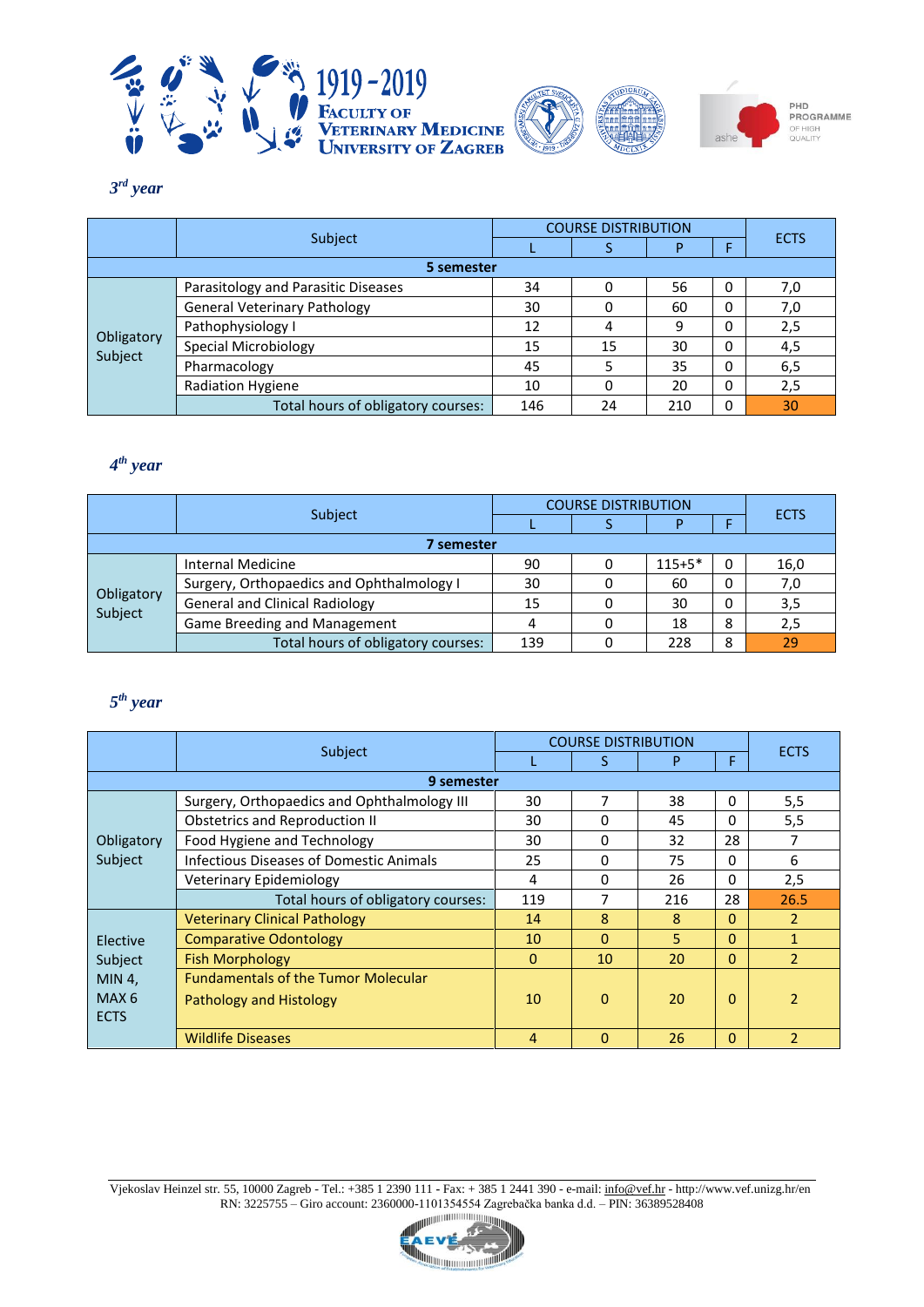

*6 th year*

# **11 – SEMESTER - Study Track - Small Companion Animals (SCA)**

|                                                                    |                                                         | <b>COURSE DISTRIBUTION</b> |                |                |              |                |
|--------------------------------------------------------------------|---------------------------------------------------------|----------------------------|----------------|----------------|--------------|----------------|
|                                                                    | Subject                                                 |                            | S              | P              | F.           | <b>ECTS</b>    |
|                                                                    | 11 semester - STUDY TRACK Small Companion Animals (SCA) |                            |                |                |              |                |
|                                                                    | Forensic Veterinary Medicine                            | 10                         | 0              | 35             | $\Omega$     | 3,5            |
|                                                                    | <b>Poultry Diseases</b>                                 | 25                         | 20             | 21             | 9            | 5,5            |
|                                                                    | <b>Herd Health</b>                                      | $\Omega$                   | $\Omega$       | 15             | $\Omega$     | 1              |
| Obligatory                                                         | <b>Veterinary Economics</b>                             | 10                         | $\Omega$       | 20             | $\Omega$     | 2,5            |
| Subject                                                            | <b>Field Service Clinic</b>                             | 0                          | 0              | 60             | 0            | 6              |
|                                                                    | Diseases and Treatment of Dogs and Cats II              | 0                          | 15             | 30             | $\Omega$     | 3,5            |
|                                                                    | Diseases of Pet Birds, Exotic and Laboratory            | 50                         | 10             | 30             | $\Omega$     | 7              |
|                                                                    | Animals                                                 |                            |                |                |              |                |
|                                                                    | Total hours of obligatory courses:                      | 95                         | 45             | 211            | 9            | 29             |
|                                                                    | <b>Technology in Poultry Production</b>                 | 6                          | $\overline{4}$ | 5              | $\Omega$     | $\mathbf{1}$   |
| <b>Flective</b><br>Subject<br><b>MIN 2,</b><br>MAX4<br><b>ECTS</b> | Management and Marketing in Veterinary<br>Practice      | 10                         | $\Omega$       | 20             | $\mathbf{0}$ | $\overline{2}$ |
|                                                                    | <b>Emerging Infectious Diseases</b>                     | 28                         | $\mathbf{0}$   | $\overline{2}$ | $\Omega$     | $\overline{2}$ |
|                                                                    | <b>Zoonoses</b>                                         | 24                         | $\overline{4}$ | $\overline{2}$ | $\Omega$     | $\overline{2}$ |
|                                                                    | <b>Veterinary Cytology</b>                              | 10                         | $\Omega$       | 20             | $\mathbf{0}$ | $\overline{2}$ |

## **11 – SEMESTER - Study Track - Veterinary Public Health (VPH)**

|                       |                                                          | <b>COURSE DISTRIBUTION</b> |          |     |              |                |
|-----------------------|----------------------------------------------------------|----------------------------|----------|-----|--------------|----------------|
|                       | Subject                                                  |                            | S        | P   | F            | <b>ECTS</b>    |
|                       | 11 semester - STUDY TRACK Veterinary Public Health (VPH) |                            |          |     |              |                |
|                       | <b>Forensic Veterinary Medicine</b>                      | 10                         | 0        | 35  | 0            | 3,5            |
|                       | <b>Poultry Diseases</b>                                  | 25                         | 20       | 21  | 9            | 5,5            |
|                       | Herd Health                                              | 0                          | 0        | 15  | 0            |                |
|                       | <b>Veterinary Economics</b>                              | 10                         | 0        | 20  | $\mathbf{0}$ | 2,5            |
| Obligatory<br>Subject | Field Service Clinic                                     | 0                          | 0        | 60  | $\Omega$     | 6              |
|                       | Veterinary Public Health                                 | 52                         | 14       | 12  | 12           | 7              |
|                       | Total hours of obligatory courses:                       | 97                         | 34       | 163 | 21           | 25,5           |
|                       | <b>Technology in Poultry Production</b>                  | 6                          | 4        | 5   | $\Omega$     | 1              |
| Elective<br>Subject   | Management and Marketing in Veterinary<br>Practice       | 10                         | $\Omega$ | 20  | $\Omega$     | $\overline{2}$ |
| 5 ECTS                | <b>Veterinary Cytology</b>                               | 10                         | $\Omega$ | 20  | $\Omega$     | $\overline{2}$ |

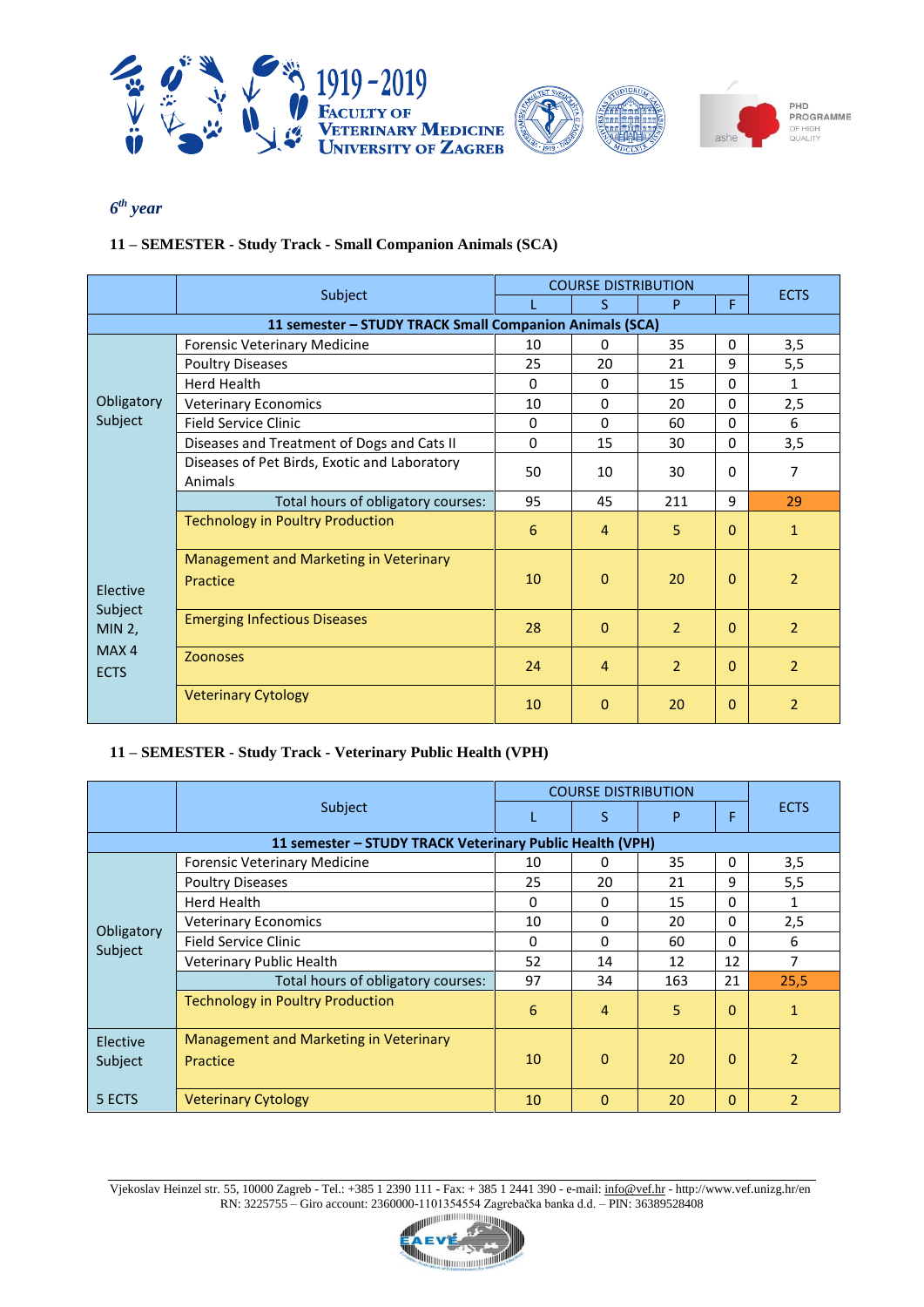

## **11 – SEMESTER - Study Track - Farm Animals and Horses (FAH)**

|                                 |                                                         | <b>COURSE DISTRIBUTION</b> |                |                |              |                |
|---------------------------------|---------------------------------------------------------|----------------------------|----------------|----------------|--------------|----------------|
|                                 | Subject                                                 |                            | S              | P              | F.           | <b>ECTS</b>    |
|                                 | 11 semester - STUDY TRACK Farm Animals and Horses (FAH) |                            |                |                |              |                |
|                                 | <b>Forensic Veterinary Medicine</b>                     | 10                         | 0              | 35             | $\mathbf{0}$ | 3,5            |
|                                 | <b>Poultry Diseases</b>                                 | 25                         | 20             | 21             | 9            | 5,5            |
|                                 | <b>Herd Health</b>                                      | 0                          | 0              | 15             | 0            | 1              |
| Obligatory<br>Subject           | <b>Veterinary Economics</b>                             | 10                         | $\Omega$       | 20             | 0            | 2,5            |
|                                 | <b>Field Service Clinic</b>                             | 0                          | $\Omega$       | 60             | $\Omega$     | 6              |
|                                 | Farm Animal Medicine                                    | 13                         | 30             | 47             | 0            | $\overline{7}$ |
|                                 | Total hours of obligatory courses:                      | 58                         | 50             | 198            | 9            | 25,5           |
|                                 | <b>Technology in Poultry Production</b>                 |                            | $\overline{4}$ | 5              | $\Omega$     | $\mathbf{1}$   |
| Elective                        | Management and Marketing in Veterinary<br>Practice      | 10                         | $\Omega$       | 20             | $\Omega$     | $\overline{2}$ |
| Subject<br>MIN 5,               | <b>Emerging Infectious Diseases</b>                     | 28                         | $\mathbf{0}$   | $\overline{2}$ | $\Omega$     | $\overline{2}$ |
| MAX <sub>6</sub><br><b>ECTS</b> | <b>Zoonoses</b>                                         | 24                         | $\overline{4}$ | $\overline{2}$ | $\mathbf{0}$ | $\overline{2}$ |
|                                 | <b>Veterinary Cytology</b>                              | 10                         | $\Omega$       | 20             | $\mathbf{0}$ | $\overline{2}$ |
|                                 | Assisted Reproduction in Veterinary Medicine            | 5                          | 10             | 15             | $\Omega$     | 2              |

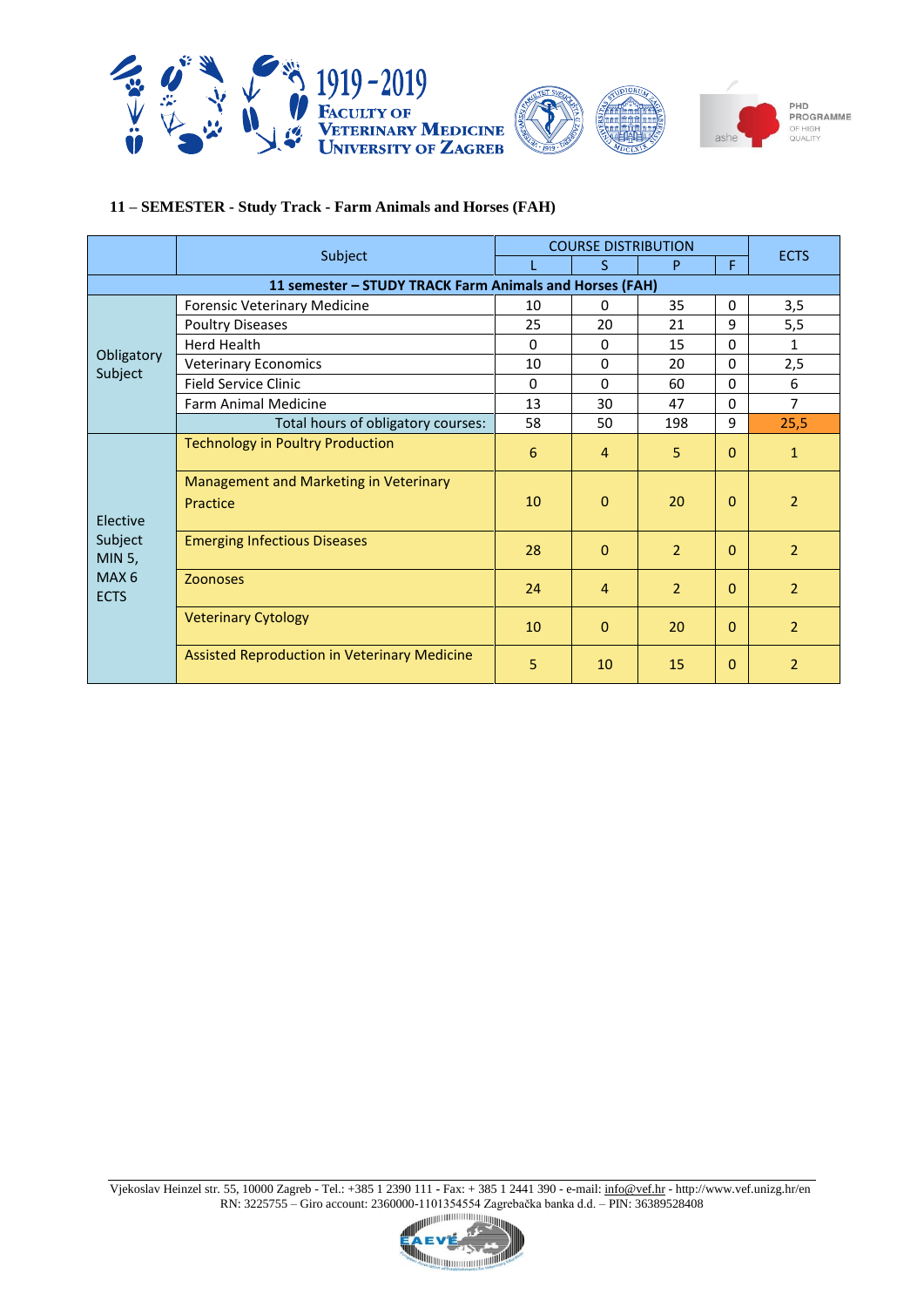

#### **REGISTRATION AND EXAMINATION REQUIREMENTS SCHEME**

| <b>SEMESTER</b>            |                                            |                                           |
|----------------------------|--------------------------------------------|-------------------------------------------|
| <b>SUBJECT</b>             | Registration requirements for partial-year | <b>Examination requirements for full-</b> |
|                            | enrolees                                   | year and partial-year enrolees            |
| <b>PHYSICS AND</b>         |                                            |                                           |
| <b>BIOPHYSICS</b>          |                                            |                                           |
| <b>MEDICAL CHEMISTRY</b>   | $\overline{\phantom{a}}$                   |                                           |
| <b>ZOOLOGY</b>             | $\overline{\phantom{a}}$                   |                                           |
| <b>BOTANY IN</b>           | ٠                                          |                                           |
| <b>VETERINARY</b>          |                                            |                                           |
| <b>MEDICINE</b>            |                                            |                                           |
| <b>ANATOMY WITH</b>        |                                            |                                           |
| ORGANOGENESIS OF           |                                            |                                           |
| <b>DOMESTIC ANIMALS I</b>  |                                            |                                           |
| ENVIRONMENT,               |                                            |                                           |
| ANIMAL BEHAVIOUR           |                                            |                                           |
| AND WELFARE                |                                            |                                           |
| <b>BASIC STATISTICS IN</b> | $\blacksquare$                             |                                           |
| <b>VETERINARY</b>          |                                            |                                           |
| <b>MEDICINE</b>            |                                            |                                           |
| INTRODUCTION TO            | $\blacksquare$                             |                                           |
| <b>VETERINARY</b>          |                                            |                                           |
| PHYSICAL EDUCATION         |                                            |                                           |

#### **II SEMESTER**

| <b>SUBJECT</b>                                                                                 | Registration requirements for partial-year<br>enrolees | <b>Examination requirements for full-</b><br>year and partial-year enrolees |
|------------------------------------------------------------------------------------------------|--------------------------------------------------------|-----------------------------------------------------------------------------|
| <b>ANATOMY WITH</b><br>ORGANOGENESIS OF<br><b>DOMESTIC ANIMALS II</b>                          |                                                        | ANATOMY WITH ORGANOGENESIS<br>OF DOMESTIC ANIMALS I must be<br>completed    |
| <b>BIOCHEMISTRY IN</b><br><b>VETERINARY</b><br><b>MEDICINE</b>                                 | Pending completion of the course MEDICAL<br>CHEMISTRY* | MEDICAL CHEMISTRY must be<br>completed                                      |
| <b>HISTOLOGY WITH</b><br>GENERAL<br><b>EMBRYOLOGY</b>                                          |                                                        |                                                                             |
| <b>ANIMAL BREEDS</b><br><b>CHARACTERISTICS</b>                                                 |                                                        |                                                                             |
| <b>INTRODUCTION TO</b><br><b>ENGLISH VETERINARY</b><br><b>MEDICAL</b><br><b>TERMINOLOGY I.</b> |                                                        |                                                                             |
| PHYSICAL EDUCATION                                                                             |                                                        |                                                                             |

**\*All classes attended, but final exam(s) yet to be taken**

#### **III SEMESTER**

| <b>SUBJECT</b>                             | Registration requirements for partial-year<br>enrolees | <b>Examination requirements for full-</b><br>year and partial-year enrolees                                                                                                                                                                                 |
|--------------------------------------------|--------------------------------------------------------|-------------------------------------------------------------------------------------------------------------------------------------------------------------------------------------------------------------------------------------------------------------|
| PHYSIOLOGY OF<br><b>DOMESTIC ANIMALS I</b> | MEDICAL CHEMISTRY must be completed                    | PHYSICS IN BIOPHYSICS,<br><b>BIOCHEMISTRY IN VETERINARY</b><br>MEDICINE, ANATOMY WITH<br>ORGANOGENESIS OF DOMESTIC<br>ANIMALS I., ANATOMY WITH<br>ORGANOGENESIS OF DOMESTIC<br>ANIMALS II, HISTOLOGY WITH<br><b>GENERAL EMBRYOLOGY must be</b><br>completed |

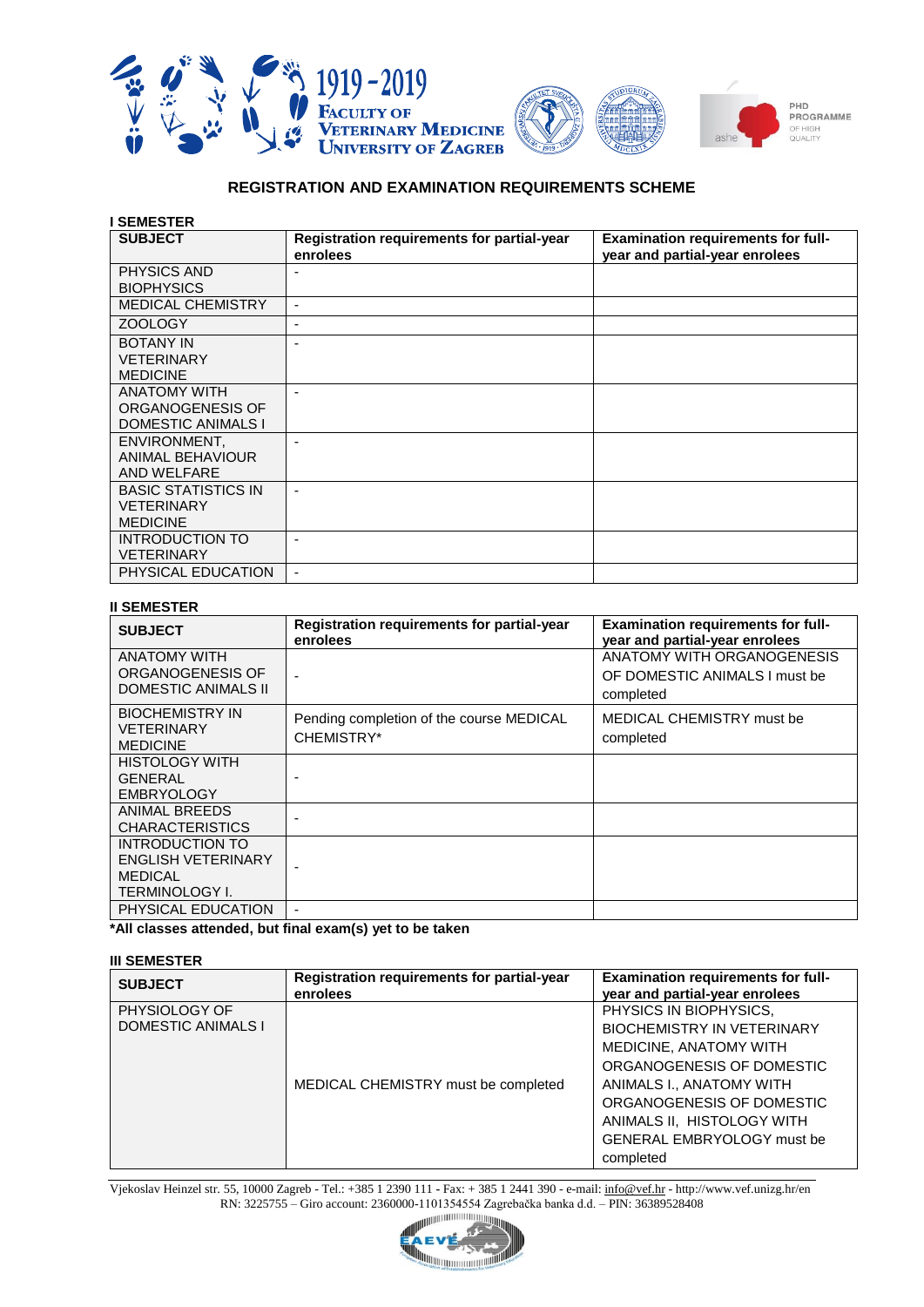





| MOLECULAR BIOLOGY<br>AND GENOMICS IN<br><b>VETERINARY</b><br><b>MEDICINE</b>                   | <b>BOTANY</b><br>MEDICINE,<br>VETERINARY<br>IN<br>MEDICAL CHEMISTRY, BIOCHEMISTRY IN<br>VETERINARY MEDICINE and ZOOLOGY<br>must be completed | BOTANY IN VETERINARY MEDICINE,<br>MEDICAL CHEMISTRY, and<br><b>BIOCHEMISTRY IN VETERINARY</b><br>MEDICINE and ZOOLOGY must be<br>completed. |
|------------------------------------------------------------------------------------------------|----------------------------------------------------------------------------------------------------------------------------------------------|---------------------------------------------------------------------------------------------------------------------------------------------|
| <b>BASIC ANIMAL</b><br><b>NUTRITION</b>                                                        | MEDICAL CHEMISTRY must be completed.                                                                                                         | MEDICAL CHEMISTRY must be<br>completed.                                                                                                     |
| ANIMAL BREEDING<br>AND PRODUCTION                                                              | Pending completion of BASIC STATISTICS IN<br><b>VETERINARY MEDICINE and ANIMAL</b><br><b>BREEDS CHARACTERISTICS</b>                          |                                                                                                                                             |
| <b>HYGIENE AND</b><br><b>HOUSING OF ANIMALS</b>                                                |                                                                                                                                              |                                                                                                                                             |
| <b>VETERINARY</b><br><b>IMMUNOLOGY</b>                                                         |                                                                                                                                              |                                                                                                                                             |
| <b>ANATOMY WITH</b><br>ORGANOGENESIS OF<br>DOMESTIC ANIMALS III                                |                                                                                                                                              | ANATOMY WITH ORGANOGENESIS<br>OF DOMESTIC ANIMALS I and<br>ANATOMY WITH ORGANOGENESIS<br>OF DOMESTIC ANIMALS II must be<br>completed.       |
| <b>INTRODUCTION TO</b><br><b>ENGLISH VETERINARY</b><br><b>MEDICAL</b><br><b>TERMINOLOGY II</b> |                                                                                                                                              | <b>INTRODUCTION TO ENGLISH</b><br><b>VETERINARY MEDICAL</b><br>TERMINOLOGY I must be completed.                                             |

## **IV SEMESTER**

| <b>SUBJECT</b>                                  | Registration requirements for partial-year<br>enrolees                                                        | <b>Examination requirements for full-</b><br>year and partial-year enrolees                           |
|-------------------------------------------------|---------------------------------------------------------------------------------------------------------------|-------------------------------------------------------------------------------------------------------|
| PHYSIOLOGY OF<br><b>DOMESTIC ANIMALS II</b>     | Pending completion of PHYSIOLOGY OF<br>DOMESTIC ANIMALS I*                                                    | PHYSIOLOGY OF DOMESTIC<br>ANIMALS I must be completed.                                                |
| <b>APPLIED ANIMAL</b><br><b>NUTRITION</b>       | Pending completion of BASIC ANIMAL<br>NUTRITION*.<br>BIOCHEMISTRY IN VETERINARY MEDICINE<br>must be completed | <b>BASIC ANIMAL NUTRITION and</b><br><b>BIOCHEMISTRY IN VETERINARY</b><br>MEDICINE must be completed. |
| ANIMAL BREEDING<br>AND PRODUCTION               | Pending completion of the course ANIMAL<br>BREEDING AND PRODUCTION from the 3rd<br>semester*                  | ANIMAL BREEDS<br>CHARACTERISTICS and BASIC<br>STATISTICS IN VETERINARY<br>MEDICINE must be completed. |
| <b>HYGIENE AND</b><br><b>HOUSING OF ANIMALS</b> | Pending completion of HYGIENE AND<br><b>HOUSING OF ANIMALS from the 3rd</b><br>semester*                      | ENVIRONMENT, ANIMAL<br>BEHAVIOUR AND WELFARE must be<br>completed.                                    |
| <b>GENERAL</b><br><b>MICROBIOLOGY</b>           | Pending completion of the course<br>VETERINARY IMMUNOLOGY*                                                    |                                                                                                       |

## **\*All classes attended, but final exam(s) yet to be taken**

#### **V SEMESTER**

| <b>SUBJECT</b>            | Registration requirements for partial-year<br>enrolees | <b>Examination requirements for full-</b><br>year and partial-year enrolees |
|---------------------------|--------------------------------------------------------|-----------------------------------------------------------------------------|
| PARASITOLOGY AND          | PHYSIOLOGY OF DOMESTIC ANIMALS I.,                     |                                                                             |
| <b>PARASITIC DISEASES</b> | PHYSIOLOGY OF DOMESTIC ANIMALS II.,                    |                                                                             |
|                           | ANATOMY WITH ORGANOGENESIS OF                          |                                                                             |
|                           | DOMESTIC ANIMALS I., ANATOMY WITH                      | All compulsory courses from $1st - 4th$<br>semester must be completed.      |
|                           | ORGANOGENESIS OF DOMESTIC ANIMALS                      |                                                                             |
|                           | II, ANATOMY WITH ORGANOGENESIS OF                      |                                                                             |
|                           | DOMESTIC ANIMALS III and HISTOLOGY                     |                                                                             |

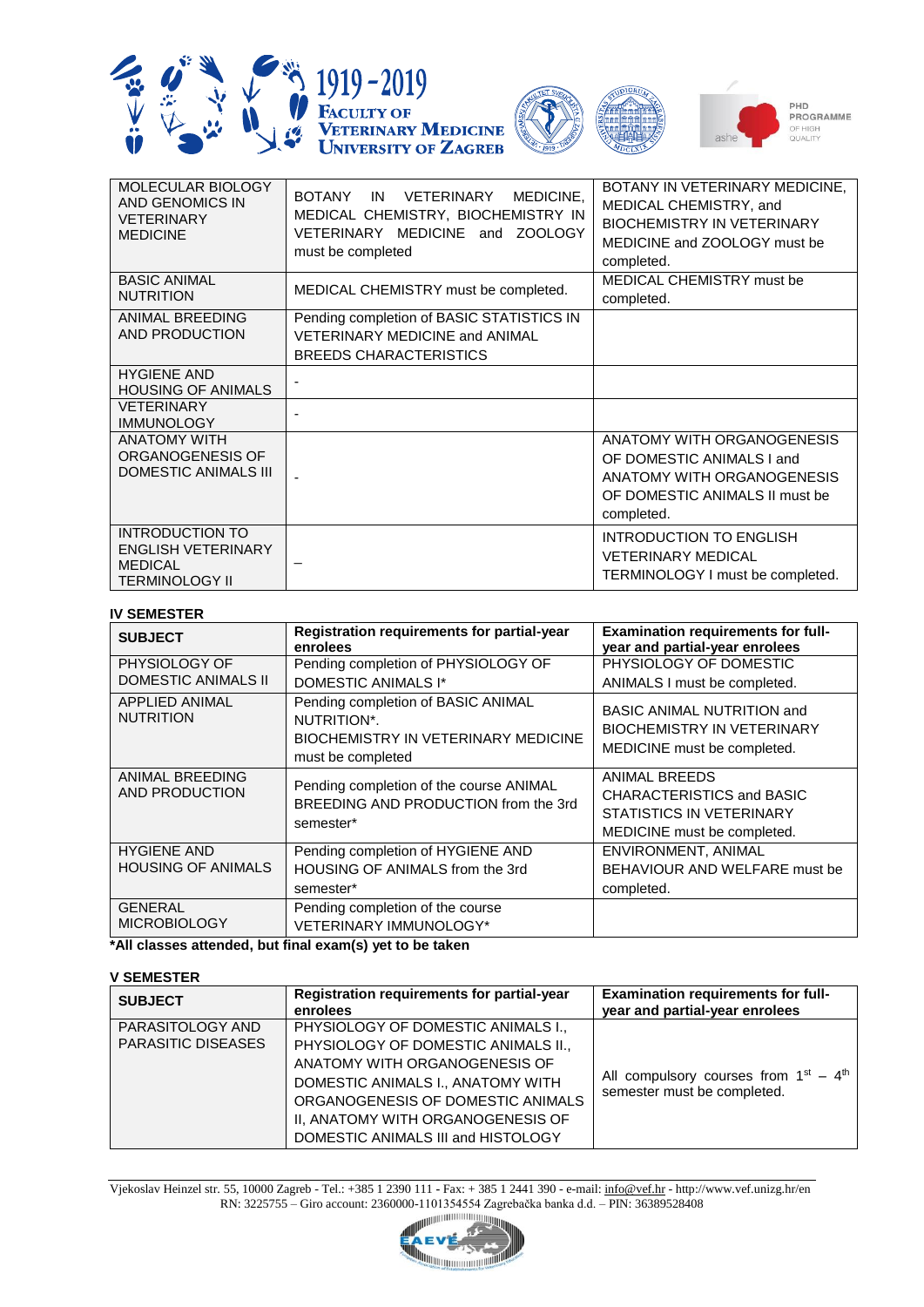







|                                                         | WITH GENERAL EMBRYOLOGY must be                                                                                                                                                                                                                         |                                                                                                                                                                                                                                        |
|---------------------------------------------------------|---------------------------------------------------------------------------------------------------------------------------------------------------------------------------------------------------------------------------------------------------------|----------------------------------------------------------------------------------------------------------------------------------------------------------------------------------------------------------------------------------------|
|                                                         | completed.                                                                                                                                                                                                                                              |                                                                                                                                                                                                                                        |
| <b>GENERAL</b><br><b>VETERINARY</b><br><b>PATHOLOGY</b> | ANATOMY WITH ORGANOGENESIS OF<br>DOMESTIC ANIMALS I., ANATOMY WITH<br>ORGANOGENESIS OF DOMESTIC ANIMALS<br>II., ANATOMY WITH ORGANOGENESIS OF<br>DOMESTIC ANIMALS III., HISTOLOGY WITH<br>GENERAL EMBRYOLOGY, PHYSIOLOGY<br>OF DOMESTIC ANIMALS I., and | ANATOMY WITH ORGANOGENESIS<br>OF DOMESTIC ANIMALS I.,<br>ANATOMY WITH ORGANOGENESIS<br>OF DOMESTIC ANIMALS II.,<br>ANATOMY WITH ORGANOGENESIS<br>OF DOMESTIC ANIMALS III<br><b>HISTOLOGY WITH GENERAL</b><br>EMBRYOLOGY, PHYSIOLOGY OF |
|                                                         | PHYSIOLOGY OF DOMESTIC ANIMALS II<br>must be completed.                                                                                                                                                                                                 | DOMESTIC ANIMALS I., and<br>PHYSIOLOGY OF DOMESTIC<br>ANIMALS II must be completed.                                                                                                                                                    |
| <b>RADIATION HYGIENE</b>                                | PHYSICS AND BIOPHYSICS and<br>PHYSIOLOGY OF DOMESTIC ANIMALS I<br>must be completed.                                                                                                                                                                    | PHYSICS AND BIOPHYSICS and<br>PHYSIOLOGY OF DOMESTIC<br>ANIMALS I must be completed.                                                                                                                                                   |
| PATHOPHYSIOLOGY I                                       | All first year courses must be completed and<br>pending completion of the courses<br>PHYSIOLOGY OF DOMESTIC ANIMALS I<br>and PHYSIOLOGY OF DOMESTIC ANIMALS<br>$\mathbb{I}^*$                                                                           | PHYSIOLOGY OF DOMESTIC<br>ANIMALS I and PHYSIOLOGY OF<br>DOMESTIC ANIMALS II must be<br>completed.                                                                                                                                     |
| <b>PHARMACOLOGY</b>                                     | All first year courses must be completed and<br>pending completion of the courses<br>PHYSIOLOGY OF DOMESTIC ANIMALS I.<br>and PHYSIOLOGY OF DOMESTIC ANIMALS<br>$II.*$                                                                                  | PHYSIOLOGY OF DOMESTIC<br>ANIMALS I. and PHYSIOLOGY OF<br>DOMESTIC ANIMALS II must be<br>completed.                                                                                                                                    |
| <b>SPECIAL</b><br><b>MICROBIOLOGY</b>                   | <b>VETERINARY IMMUNOLOGY and GENERAL</b><br>MICROBIOLOGY must be completed.                                                                                                                                                                             | VETERINARY IMMUNOLOGY and<br><b>GENERAL MICROBIOLOGY must be</b><br>completed.                                                                                                                                                         |

**\*All classes attended, but final exam(s) yet to be taken**

# **VI SEMESTER**

| <b>SUBJECT</b>                                | Registration requirements for partial-year<br>enrolees                                                                                                                                                                                 | <b>Examination requirements for full-</b><br>year and partial-year enrolees                                                                                                                                                               |
|-----------------------------------------------|----------------------------------------------------------------------------------------------------------------------------------------------------------------------------------------------------------------------------------------|-------------------------------------------------------------------------------------------------------------------------------------------------------------------------------------------------------------------------------------------|
| <b>SPECIAL VETERINARY</b><br><b>PATHOLOGY</b> | Pending completion of GENERAL<br>VETERINARY PATHOLOGY and passed<br>midterms*                                                                                                                                                          | <b>GENERAL VETERINARY</b><br>PATHOLOGY must be completed.                                                                                                                                                                                 |
| PATHOPHYSIOLOGY II                            | Pending completion of the course<br>PATHOPHYSIOLOGY I*                                                                                                                                                                                 | PATHOPHYSIOLOGY I must be<br>completed.                                                                                                                                                                                                   |
| <b>CLINICAL</b><br><b>PROPEDEUTICS</b>        | ANATOMY WITH ORGANOGENESIS OF<br>DOMESTIC ANIMALS I., ANATOMY WITH<br>ORGANOGENESIS OF DOMESTIC ANIMALS<br>II., ANATOMY WITH ORGANOGENESIS OF<br>DOMESTIC ANIMALS III., and HISTOLOGY<br>WITH GENERAL EMBRYOLOGY must be<br>completed. | ANATOMY WITH ORGANOGENESIS<br>OF DOMESTIC ANIMALS I.,<br>ANATOMY WITH ORGANOGENESIS<br>OF DOMESTIC ANIMALS II.,<br>ANATOMY WITH ORGANOGENESIS<br>OF DOMESTIC ANIMALS III., and<br>HISTOLOGY WITH GENERAL<br>EMBRYOLOGY must be completed. |

**\*All classes attended, but final exam(s) yet to be taken**

#### **VII SEMESTER**

| .              |                                                        |                                                                             |
|----------------|--------------------------------------------------------|-----------------------------------------------------------------------------|
| <b>SUBJECT</b> | Registration requirements for partial-year<br>enrolees | <b>Examination requirements for full-</b><br>year and partial-year enrolees |
|                |                                                        |                                                                             |
|                |                                                        |                                                                             |

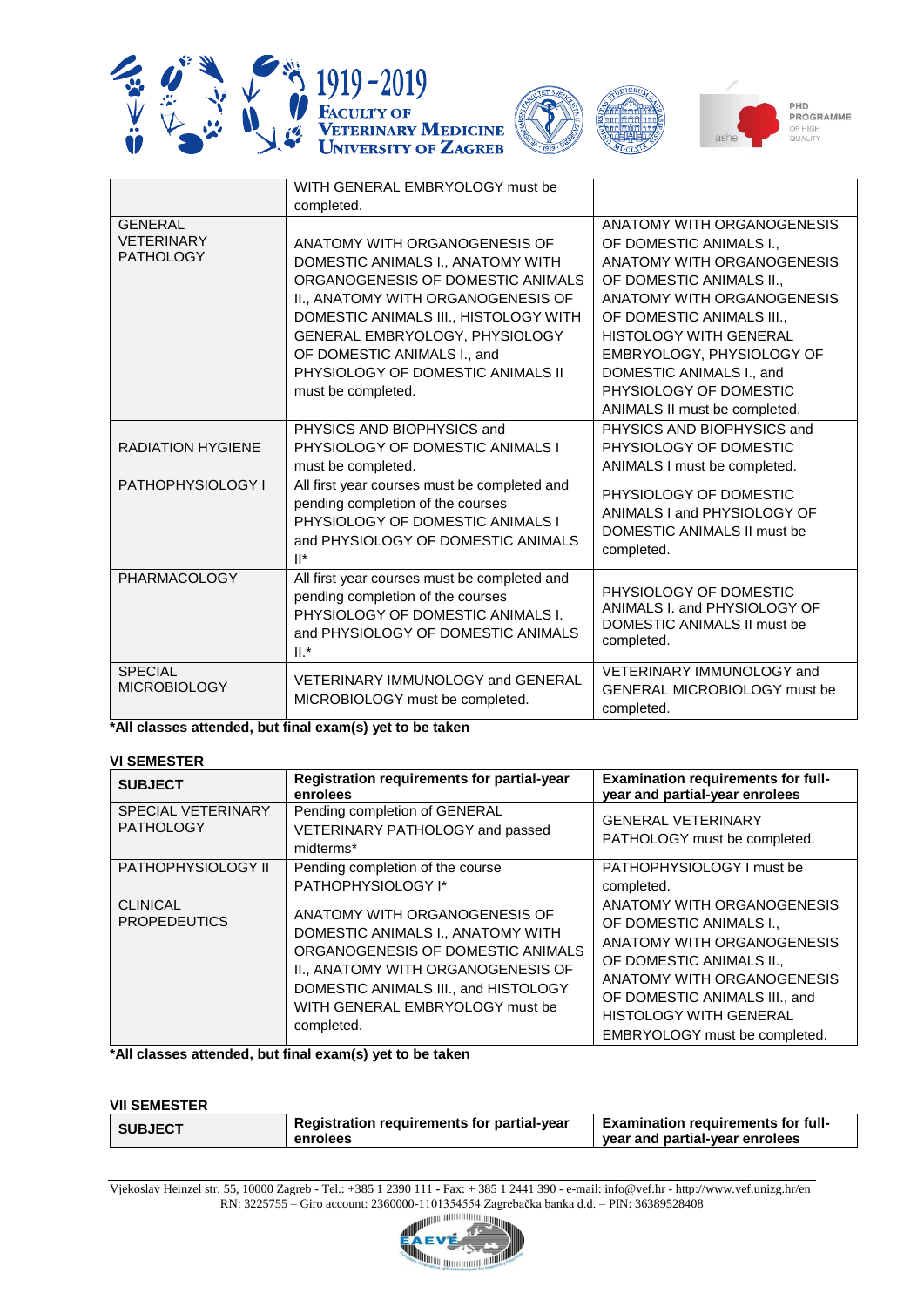





| <b>INTERNAL MEDICINE</b>  | Pending completion of CLINICAL<br>PROPEDEUTICS.*<br>SPECIAL VETERINARY PATHOLOGY must<br>be completed. | SPECIAL VETERINARY PATHOLOGY<br>and CLINICAL PROPEDEUTICS must<br>be completed. |
|---------------------------|--------------------------------------------------------------------------------------------------------|---------------------------------------------------------------------------------|
| SURGERY.                  | GENERAL VETERINARY PATHOLOGY,                                                                          | <b>GENERAL VETERINARY</b>                                                       |
| ORTHOPAEDICS AND          | SPECIAL VETERINARY PATHOLOGY must                                                                      | PATHOLOGY, SPECIAL VETERINARY                                                   |
| OPHTHALMOLOGY I.          | be completed.                                                                                          | PATHOLOGY must be completed.                                                    |
| <b>GENERAL AND</b>        | Pending completion of the course CLINICAL                                                              | <b>GENERAL VETERINARY</b>                                                       |
| <b>CLINICAL RADIOLOGY</b> | PROPAEDEUTIC, GENERAL VETERINARY                                                                       | PATHOLOGY, SPECIAL VETERINARY                                                   |
|                           | PATHOLOGY and SPECIAL VETERINARY                                                                       | PATHOLOGY must be completed.                                                    |
|                           | PATHOLOGY*.                                                                                            |                                                                                 |
| <b>GAME BREEDING AND</b>  | GENERAL VETERINARY PATHOLOGY,                                                                          | <b>GENERAL VETERINARY</b>                                                       |
| MANAGEMENT                | SPECIAL VETERINARY PATHOLOGY must                                                                      | PATHOLOGY, SPECIAL VETERINARY                                                   |
|                           | be completed.                                                                                          | PATHOLOGY must be completed.                                                    |

**\*All classes attended, but final exam(s) yet to be taken**

#### **VIII SEMESTER**

| <b>SUBJECT</b>                                                         | Registration requirements for partial-year<br>enrolees                                                                                         | <b>Examination requirements for full-</b><br>year and partial-year enrolees                                                                           |
|------------------------------------------------------------------------|------------------------------------------------------------------------------------------------------------------------------------------------|-------------------------------------------------------------------------------------------------------------------------------------------------------|
| SURGERY,<br>ORTHOPAEDICS AND                                           | Pending completion of the course SURGERY,<br>ORTHOPAEDICS AND OPHTHALMOLOGY I                                                                  | SURGERY, ORTHOPAEDICS AND                                                                                                                             |
| <b>OPHTHALMOLOGY II</b>                                                | from the 7th semester.*                                                                                                                        | OPHTHALMOLOGY I must be<br>completed.                                                                                                                 |
| <b>OBSTETRICS AND</b><br><b>REPRODUCTION I</b>                         | SPECIAL VETERINARY PATHOLOGY and<br>CLINICAL PROPAEDEUTIC must be                                                                              | SPECIAL VETERINARY PATHOLOGY<br>and CLINICAL PROPAEDEUTIC must                                                                                        |
|                                                                        | completed.                                                                                                                                     | be completed.                                                                                                                                         |
| <b>BIOLOGY AND</b><br><b>PATHOLOGY OF</b><br><b>BENEFICIAL INSECTS</b> | GENERAL VETERINARY PATHOLOGY,<br>PHARMACOLOGY, SPECIAL<br>MICROBIOLOGY must be completed.                                                      | <b>GENERAL VETERINARY</b><br>PATHOLOGY, PHARMACOLOGY,<br>SPECIAL MICROBIOLOGY must be<br>completed.                                                   |
| <b>BIOLOGY AND</b><br><b>PATHOLOGY OF</b><br><b>AQUATIC ORGANISMS</b>  | GENERAL VETERINARY PATHOLOGY,<br>PHARMACOLOGY, SPECIAL<br>MICROBIOLOGY must be completed.                                                      | <b>GENERAL VETERINARY</b><br>PATHOLOGY, PHARMACOLOGY,<br>SPECIAL MICROBIOLOGY must be<br>completed.                                                   |
| <b>TOXICOLOGY</b>                                                      | GENERAL VETERINARY PATHOLOGY,<br>SPECIAL VETERINARY PATHOLOGY,<br>PATHOPHYSIOLOGY I,<br>PATHOPHYSIOLOGY II, PHARMACOLOGY<br>must be completed. | <b>GENERAL VETERINARY</b><br>PATHOLOGY, SPECIAL VETERINARY<br>PATHOLOGY, PATHOPHYSIOLOGY I,<br>PATHOPHYSIOLOGY II,<br>PHARMACOLOGY must be completed. |
| <b>METHODS OF</b><br>PHYSICAL THERAPY                                  | Pending completion of the course GENERAL<br>AND CLINICAL RADIOLOGY, GENERAL                                                                    | <b>GENERAL VETERINARY</b><br>PATHOLOGY, SPECIAL VETERINARY                                                                                            |
| AND DIAGNOSTICS                                                        | <b>VETERINARY PATHOLOGY, SPECIAL</b><br><b>VETERINARY PATHOLOGY.*</b>                                                                          | PATHOLOGY must be completed.                                                                                                                          |

#### **\*All classes attended, but final exam(s) yet to be taken**

## **IX SEMESTER**

| <b>SUBJECT</b>                                           | Registration requirements for partial-year<br>enrolees                                                                | <b>Examination requirements for full-</b><br>year and partial-year enrolees |
|----------------------------------------------------------|-----------------------------------------------------------------------------------------------------------------------|-----------------------------------------------------------------------------|
| <b>INFECTIOUS DISEASES</b><br>OF DOMESTIC<br>ANIMALS     | All courses from years 1 to 3 must be<br>completed, with attendance of the 4th year<br>courses.                       |                                                                             |
| SURGERY,<br>ORTHOPAEDICS AND<br><b>OPHTHALMOLOGY III</b> | Pending completion of the course SURGERY,<br>ORTHOPAEDICS AND OPHTHALMOLOGY II<br>in the $8th$ semester. <sup>*</sup> | SURGERY, ORTHOPAEDICS AND<br>OPHTHALMOLOGY II must be<br>completed.         |

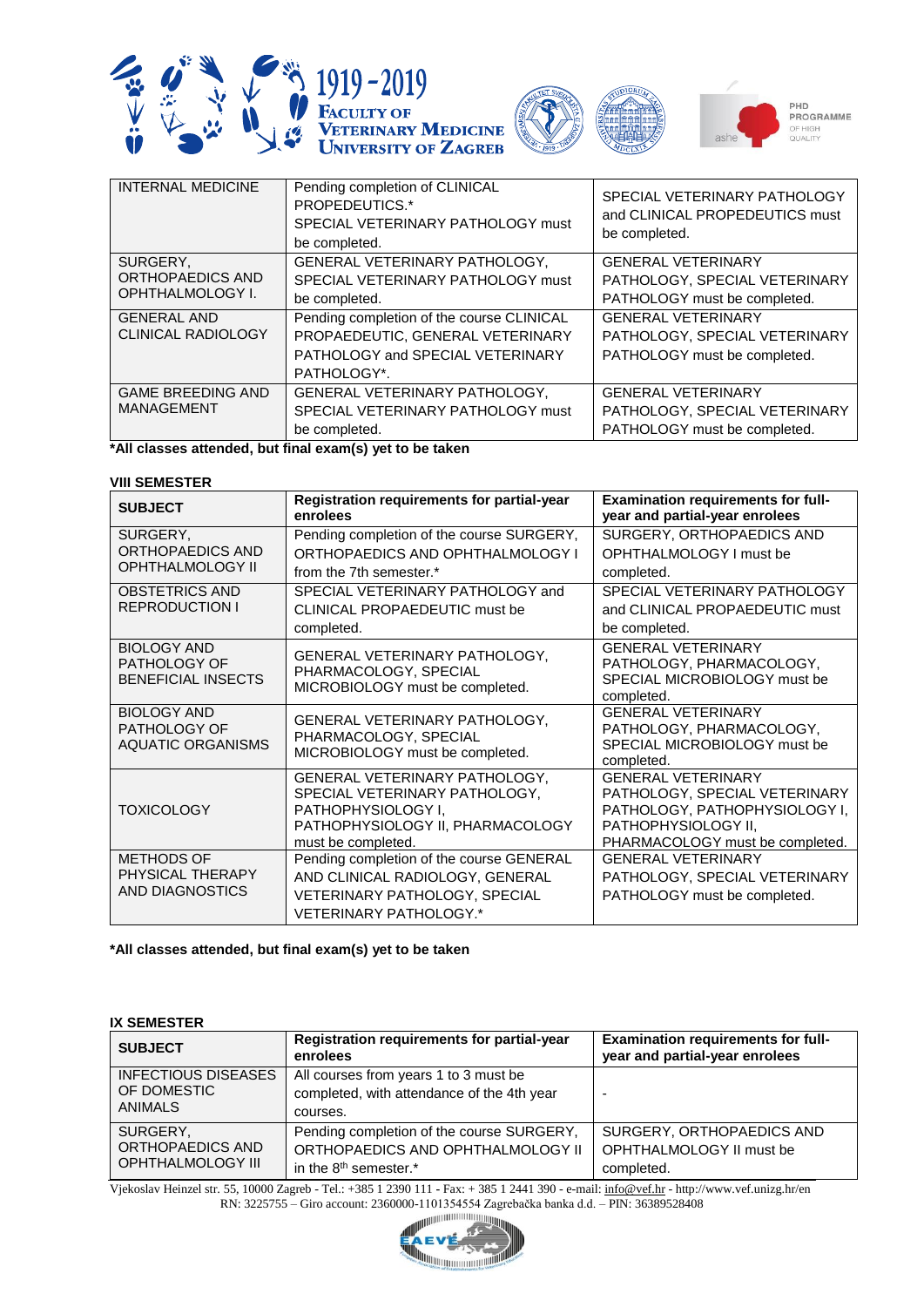





| <b>OBSTETRICS AND</b><br><b>REPRODUCTION II</b> | Pending completion of the course<br>OBSTETRICS AND REPRODUCTION I in the<br>8 <sup>th</sup> semester.*                                                                                                                                         | OBSTETRICS AND REPRODUCTION<br>I must be completed. |
|-------------------------------------------------|------------------------------------------------------------------------------------------------------------------------------------------------------------------------------------------------------------------------------------------------|-----------------------------------------------------|
| FOOD HYGIENE AND<br><b>TECHNOLOGY</b>           | All courses from years 1 to 3 must be<br>completed, with attendance of the 4th year<br>courses and examinations passed in the<br>following subjects:<br>INTERNAL MEDICINE (7th semester) AND<br>GAME BREEDING AND MANAGEMENT (7th<br>semester) |                                                     |
| <b>VETERINARY</b><br><b>EPIDEMIOLOGY</b>        | Pending completion of the course INTERNAL<br>MEDICINE and OBSTETRICS AND<br>REPRODUCTION I.*                                                                                                                                                   |                                                     |

#### **\*All classes attended, but final exam(s) yet to be taken**

#### **X SEMESTER**

| <b>SUBJECT</b>                                              | Registration requirements for partial-year<br>enrolees                                                                                                                                                       | <b>Examination requirements for full-</b><br>year and partial-year enrolees |
|-------------------------------------------------------------|--------------------------------------------------------------------------------------------------------------------------------------------------------------------------------------------------------------|-----------------------------------------------------------------------------|
| <b>INFECTIOUS DISEASES</b><br>OF DOMESTIC<br><b>ANIMALS</b> | Pending completion of the course<br><b>INFECTIOUS DISEASES OF DOMESTIC</b><br>ANIMALS in the 9 <sup>th</sup> semester                                                                                        | <b>INTERNAL MEDICINE must be</b><br>completed.                              |
| <b>STATE VETERINARY</b><br><b>MEDICINE</b>                  | Pending completion of the course<br><b>INFECTIOUS DISEASES OF DOMESTIC</b><br>ANIMALS in the 9 <sup>th</sup> semester                                                                                        | All courses in which students have<br>enrolled must be completed.           |
| FOOD HYGIENE AND<br><b>TECHNOLOGY</b>                       | Pending completion of the course FOOD<br>HYGIENE AND TECHNOLOGY in the 9th<br>semester                                                                                                                       | All courses in years 1-4 must be<br>completed.                              |
| FIELD SERVICE CLINIC                                        | All subjects in 1st to 9th semester must have<br>been attended, and the examinations passed<br>in the following subjects: OBSTETRICS AND<br>REPRODUCTION I and SURGERY,<br>ORTHOPAEDICS AND OPHTHALMOLOGY II | $\blacksquare$                                                              |

### **XI SEMESTER**

| <b>SUBJECT</b>                                          | Registration requirements for partial-year<br>enrolees                                                                | <b>Examination requirements for full-</b><br>year and partial-year enrolees |
|---------------------------------------------------------|-----------------------------------------------------------------------------------------------------------------------|-----------------------------------------------------------------------------|
| <b>FORENSIC</b><br><b>VETERINARY</b><br><b>MEDICINE</b> | Pending completion of the course STATE<br><b>VETERINARY MEDICINE.*</b>                                                | All courses in which students have<br>enrolled must be completed.           |
| POULTRY DISEASES                                        | Pending completion of the course<br><b>INFECTIOUS DISEASES OF DOMESTIC</b>                                            | <b>INFECTIOUS DISEASES OF</b><br>DOMESTIC ANIMALS must be                   |
|                                                         | ANIMALS.*                                                                                                             | completed.                                                                  |
| <b>HERD HEALTH</b>                                      | All courses from years 1 through 5 must be<br>completed.                                                              |                                                                             |
| <b>VETERINARY</b><br><b>ECONOMICS</b>                   | Pending completion of the course<br><b>VETERINARY EPIDEMIOLOGY.*</b>                                                  | VETERINARY EPIDEMIOLOGY must<br>be completed.                               |
| <b>FIELD SERVICE CLINIC</b>                             | Positive grade of the course Field Service<br>Clinic must be obtained; pending completion of<br>all clinical courses. | $\blacksquare$                                                              |

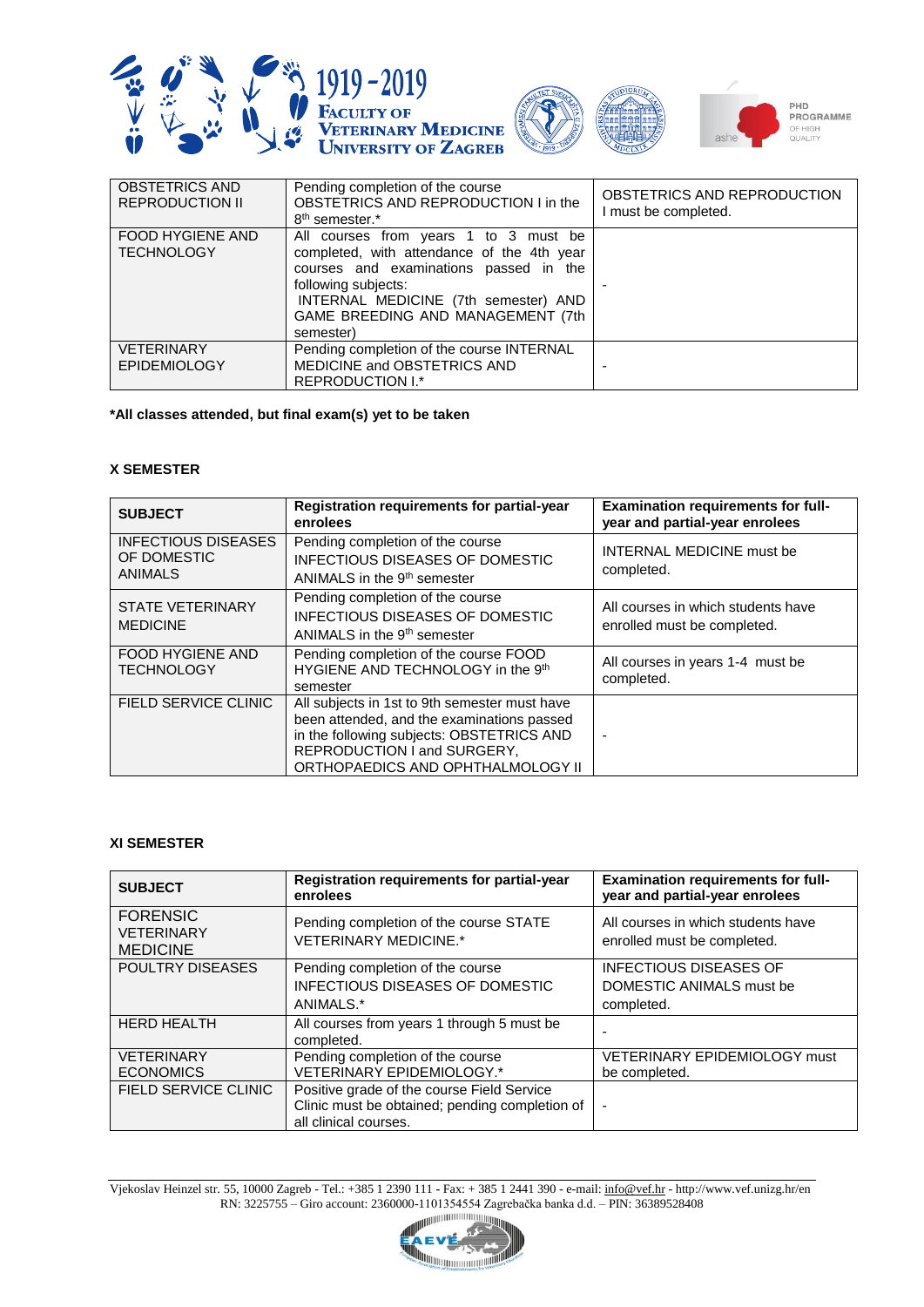





#### **XII SEMESTER**

| <b>SUBJECT</b>                             | Registration requirements for partial-year<br>enrolees | <b>Examination requirements for full-</b><br>year and partial-year enrolees |
|--------------------------------------------|--------------------------------------------------------|-----------------------------------------------------------------------------|
| PROFESSIONAL<br><b>CLINICAL WORK</b>       | Pending completion of all courses.                     |                                                                             |
| <b>PROFESSIONAL FIELD</b><br><b>WORK</b>   | Pending completion of all courses.                     |                                                                             |
| <b>WRITING A MASTER'S</b><br><b>THESIS</b> | Pending completion of all courses.                     |                                                                             |

# **REGISTRATION AND EXAMINATION REQUIREMENTS FOR STUDY TRACK RELATED ELECTIVE COURSES AND ELECTIVE COURSES**

| <b>SUBJECT</b>                                                                                                                       | <b>Registration requirements</b>                                                                                                                                                                                                                                                                                                                                                                                  | <b>Examination requirements</b>                                                                                                                         |
|--------------------------------------------------------------------------------------------------------------------------------------|-------------------------------------------------------------------------------------------------------------------------------------------------------------------------------------------------------------------------------------------------------------------------------------------------------------------------------------------------------------------------------------------------------------------|---------------------------------------------------------------------------------------------------------------------------------------------------------|
| <b>ADVANCED</b><br><b>DIAGNOSTICS AND</b><br>THERAPY OF THE<br><b>DISEASES OF THE</b><br>DIGESTIVE SYSTEM OF<br><b>DOGS AND CATS</b> | Maximum number of students: 35                                                                                                                                                                                                                                                                                                                                                                                    |                                                                                                                                                         |
| <b>ANATOMY OF</b><br><b>LABORATORY ANIMALS</b>                                                                                       | Maximum number of students: 30                                                                                                                                                                                                                                                                                                                                                                                    |                                                                                                                                                         |
| ARCHAEOZOOLOGY                                                                                                                       | ANATOMY WITH ORGANOGENESIS OF<br>DOMESTIC ANIMALS I., ANATOMY WITH<br>ORGANOGENESIS OF DOMESTIC ANIMALS II<br>must be completed.<br>Pending completion of ANATOMY WITH<br>ORGANOGENESIS OF DOMESTIC ANIMALS III.<br>Priority will be given to students who have passed<br>their pre-qualification exams with a grade od very<br>good or excellent when enrolling into a course.<br>Maximum number of students: 20 | <b>ANATOMY WITH</b><br>ORGANOGENESIS OF<br>DOMESTIC ANIMALS I.,<br><b>ANATOMY WITH</b><br>ORGANOGENESIS OF<br>DOMESTIC ANIMALS II must<br>be completed. |
| <b>AUTOCHTHONOUS</b><br><b>DAIRY PRODUCTS</b>                                                                                        | Enrolled in the Veterinary Public Health Study Track                                                                                                                                                                                                                                                                                                                                                              | Pending completion of FOOD<br>HYGIENE AND TECHNOLOGY                                                                                                    |
| <b>BIOLOGY AND</b><br><b>CONSERVATION OF</b><br>MARINE MAMMALS                                                                       | Maximum number of students: 30                                                                                                                                                                                                                                                                                                                                                                                    |                                                                                                                                                         |
| <b>CARCASS QUALITY AT</b><br>THE SLAUGHTER LINE                                                                                      | Enrolled in the Veterinary Public Health Study Track                                                                                                                                                                                                                                                                                                                                                              | Pending completion of FOOD<br><b>HYGIENE AND TECHNOLOGY</b>                                                                                             |
| <b>COMPARATIVE</b><br>ANATOMY OF SKELETAL<br><b>SYSTEM</b>                                                                           | ANATOMY WITH ORGANOGENESIS OF<br>DOMESTIC ANIMALS I., ANATOMY WITH<br>ORGANOGENESIS OF DOMESTIC ANIMALS II<br>must be completed.<br>Maximum number of students: 20                                                                                                                                                                                                                                                | <b>ANATOMY WITH</b><br>ORGANOGENESIS OF<br>DOMESTIC ANIMALS I.,<br><b>ANATOMY WITH</b><br>ORGANOGENESIS OF<br>DOMESTIC ANIMALS II must<br>be completed. |

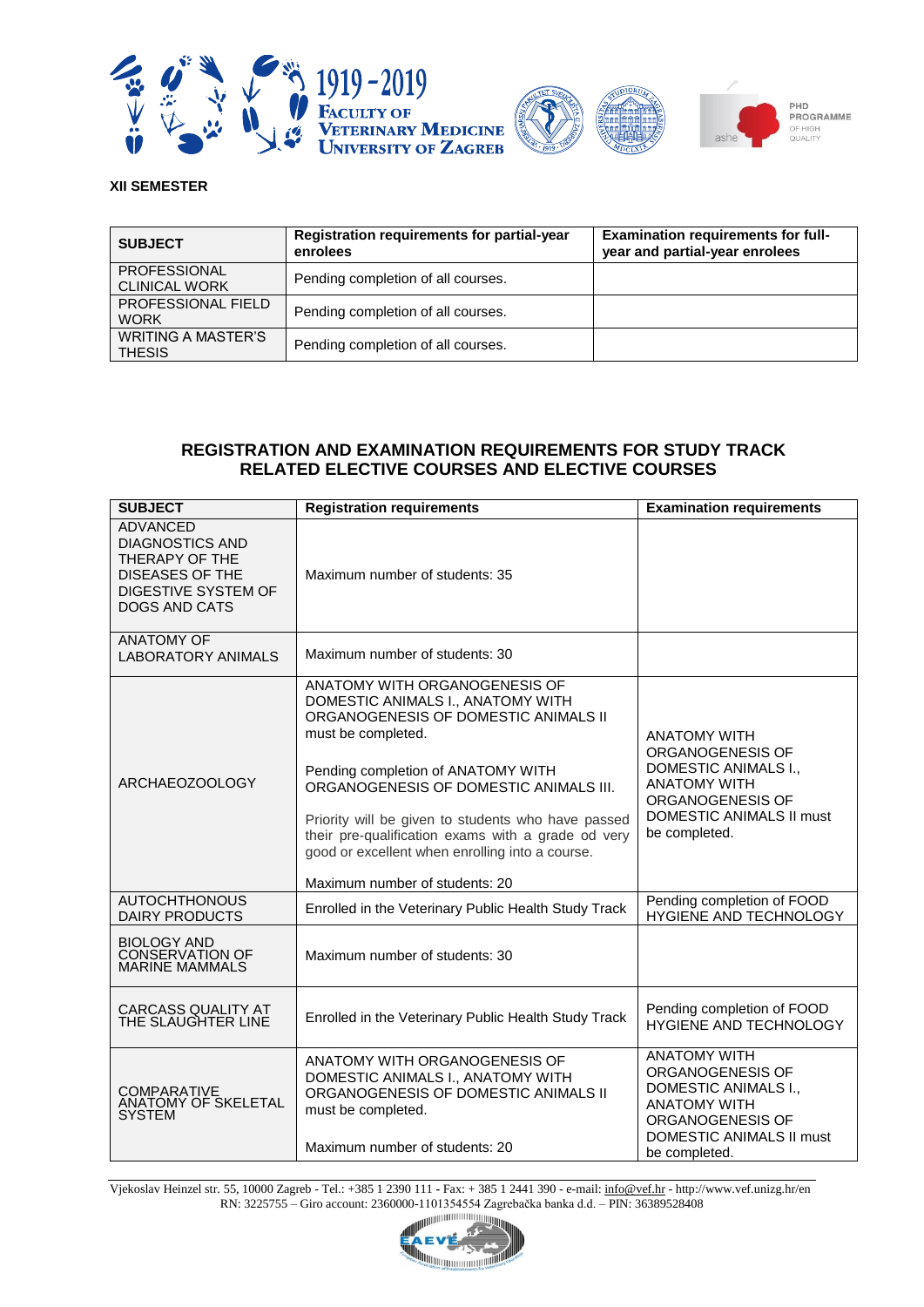





| <b>DISEASES OF</b><br><b>HONEYBEES IN</b><br><b>CONTEMPORARY</b>     | BIOLOGY AND PATHOLOGY OF BENEFICIAL<br>INSECTS must be completed.                                                                                                    | <b>BIOLOGY AND PATHOLOGY</b><br>OF BENEFICIAL INSECTS<br>must be completed. |
|----------------------------------------------------------------------|----------------------------------------------------------------------------------------------------------------------------------------------------------------------|-----------------------------------------------------------------------------|
| <b>PRODUCTION</b>                                                    | Maximum number of students: 25                                                                                                                                       |                                                                             |
| <b>DISEASES AND</b><br><b>TREATMENT OF DOGS</b><br><b>AND CATS I</b> | Internal Medicine, Surgery, Orthopaedics and<br>Ophthalmology II, General and Clinical Radiology,<br>Toxicology, Obstetrics and Reproduction I must be<br>completed. | SURGERY, ORTHOPAEDICS<br>AND OPHTHALMOLOGY III<br>must be completed.        |
| <b>DISEASES AND</b><br>TREATMENT OF DOGS<br><b>AND CATS II</b>       | Pending completion of DISEASES AND<br>TREATMENT OF DOGS AND CATS I.                                                                                                  | <b>DISEASES AND TREATMENT</b><br>OF DOGS AND CATS I must be<br>completed.   |
|                                                                      | OBSTETRICS AND REPRODUCTION II must be<br>completed.                                                                                                                 |                                                                             |
| <b>EMERGING INFECTIOUS</b><br><b>DISEASES</b>                        |                                                                                                                                                                      | <b>INFECTIOUS DISEASES OF</b><br>DOMESTIC ANIMALS must be<br>completed.     |
| <b>ENGLISH FOR</b><br><b>ACADEMIC PURPOSES I</b>                     | Maximum number of students: 35                                                                                                                                       |                                                                             |
| <b>ENGLISH FOR</b><br><b>ACADEMIC PURPOSES II</b>                    | Maximum number of students: 35                                                                                                                                       |                                                                             |
| FISH MORPHOLOGY                                                      | Pending completion of the course BIOLOGY AND<br>PATHOLOGY OF AQUATIC ORGANISMS.                                                                                      | <b>BIOLOGY AND PATHOLOGY</b><br>OF AQUATIC ORGANISMS<br>must be completed.  |
|                                                                      | Maximum number of students: 30<br><b>BIOLOGY AND PATHOLOGY OF AQUATIC</b>                                                                                            |                                                                             |
| <b>FISHERY</b>                                                       | ORGANISMS must be completed.<br>Maximum number of students: 20                                                                                                       | <b>BIOLOGY AND PATHOLOGY</b><br>OF AQUATIC ORGANISMS<br>must be completed.  |
| FOOD HYGIENE AND<br><b>QUALITY CONTROL</b>                           | All courses in years 1 to 3 must be completed, and<br>all 4th year courses attended                                                                                  | FOOD HYGIENE AND<br>TECHNOLOGY must be<br>completed.                        |
| <b>FUNDAMENTALS OF</b><br><b>AGRONOMY</b>                            | ENVIRONMENT, ANIMAL BEHAVIOUR AND<br>WELFARE must be completed with a minimal grade<br>of very good (4).                                                             |                                                                             |
| <b>HYGIENE AND QUALITY</b>                                           | Maximum number of students: 3                                                                                                                                        | Pending completion of FOOD                                                  |
| OF FISH MEAT                                                         | Enrolled in the Veterinary Public Health Study Track                                                                                                                 | HYGIENE AND TECHNOLOGY                                                      |
| <b>HYGIENE AND QUALITY</b><br>OF POULTRY MEAT                        | Enrolled in the Veterinary Public Health Study Track                                                                                                                 | Pending completion of FOOD<br>HYGIENE AND TECHNOLOGY                        |
| PARASITIC ZOONOTIC<br><b>DISEASES</b>                                | Examination requirements: all courses in years 1 to<br>2 must be completed; fulfilled criteria for signature in<br>the gradebook and completed progress tests.       | PARASITOLOGY AND<br>PARASITIC DISEASES must be<br>completed.                |
|                                                                      | Maximum number of students: 30<br>Pending completion of the course ANATOMY WITH                                                                                      |                                                                             |
| REPTILE MORPHOLOGY                                                   | ORGANOGENESIS OF DOMESTIC ANIMALS I,<br>ANATOMY WITH ORGANOGENESIS OF<br>DOMESTIC ANIMALS II and HISTOLOGY WITH<br>GENERAL EMBRYOLOGY.                               |                                                                             |
| PIGEON KEEPING AND<br><b>BREEDING</b>                                | ENVIRONMENT, ANIMAL BEHAVIOUR AND<br>WELFARE AND HYGIENE AND HOUSING OF<br>ANIMALS must be completed with an average                                                 |                                                                             |